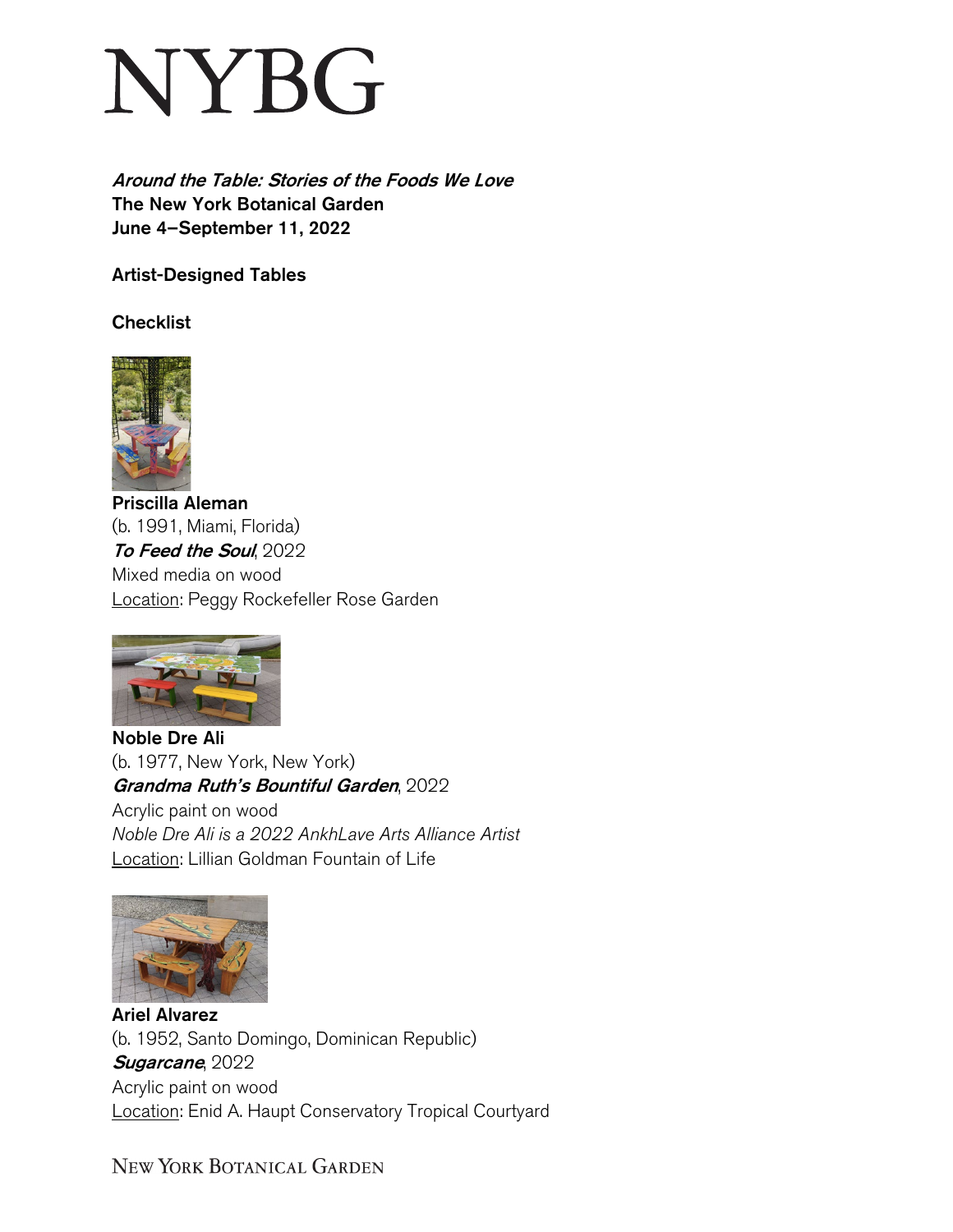

Santina Amato (b. 1970, Melbourne, Australia) Per La Mamma Mia, 2022 Acrylic paint on wood **Location: Home Gardening Center** 



Blanka Amezkua (b. 1971, Mexico City, Mexico) Salsa Verde/Green Salsa, 2022 Acrylic on wood Location: Lillian Goldman Fountain of Life



Gayle Asch (b. 1967, Bronx, New York) The Seven Species, 2022 Acrylic paint and vinyl on wood Location: Enid A. Haupt Conservatory Lawn



William Bentley (b. 1982, Bronx, New York) **Blessing of Teff: Grace of Injera, 2022** Acrylic paint on wood Location: Enid A. Haupt Conservatory Lawn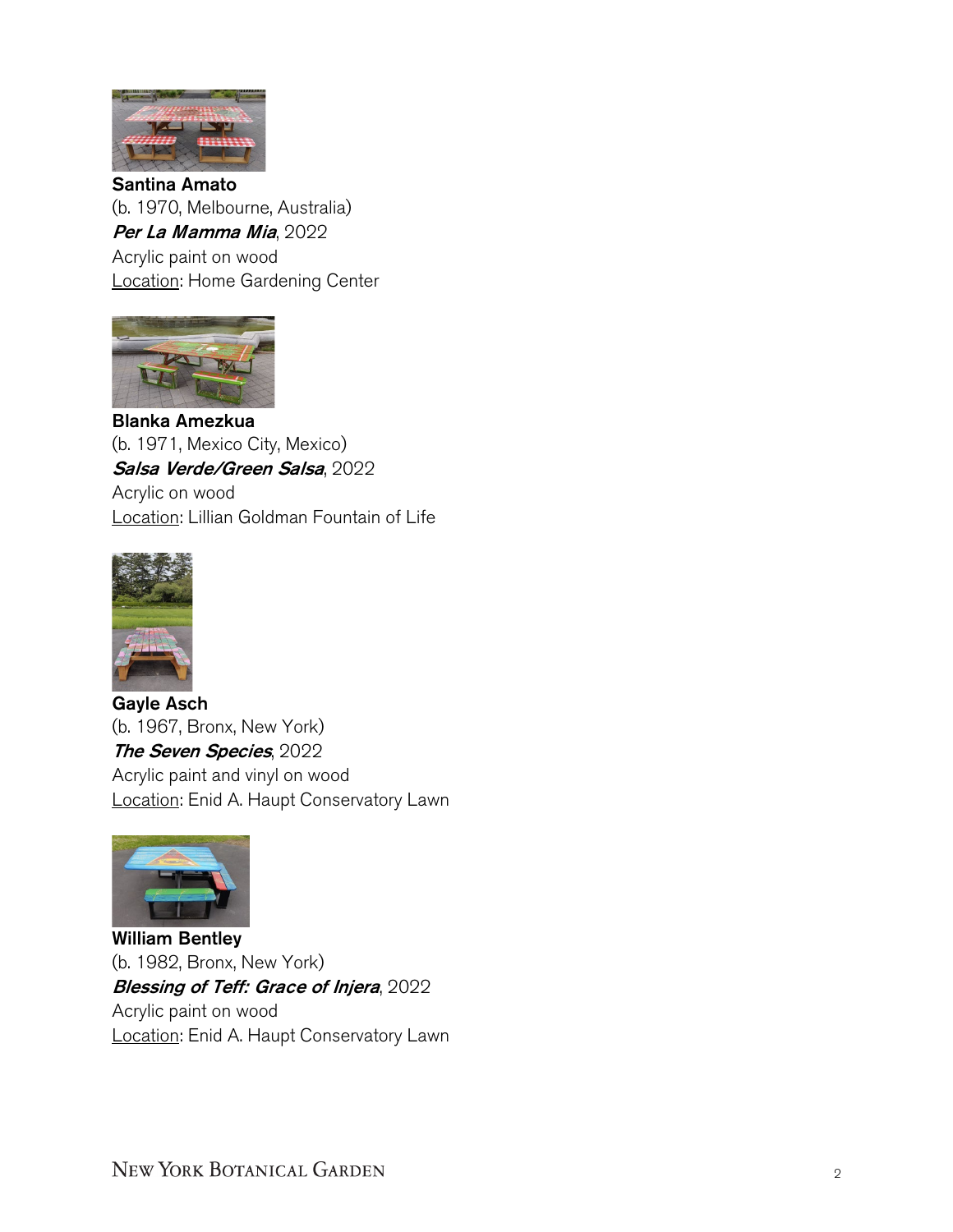

Leenda Bonilla (b. 1973, New York, New York) When Handmade, No Two Are The Same, 2022

Latex paint, upcycled bottle caps, UV coated photo print adhesives, acrylic on wood **Location: Clay Family Picnic Pavilions** 



Reina Mia Brill (b. 1971, New York, New York) Edible Flowers, 2022 Paper seed packets, acrylic paint, gel medium, and resin on wood Location: Perennial Garden (Fall Room)



Michele Brody (b. 1967, Brooklyn, New York) Reflections in Tea: Weaving Stories, 2022 Digital print on vinyl, sintra, wood Location: Leon Levy Visitor Center



Odalys Burgoa (b. 1994, Bronx, New York) La cocina de mama, 2022 Acrylic paint on wood Location: Susan P. and Coley Burke Amphitheater at the Edible Academy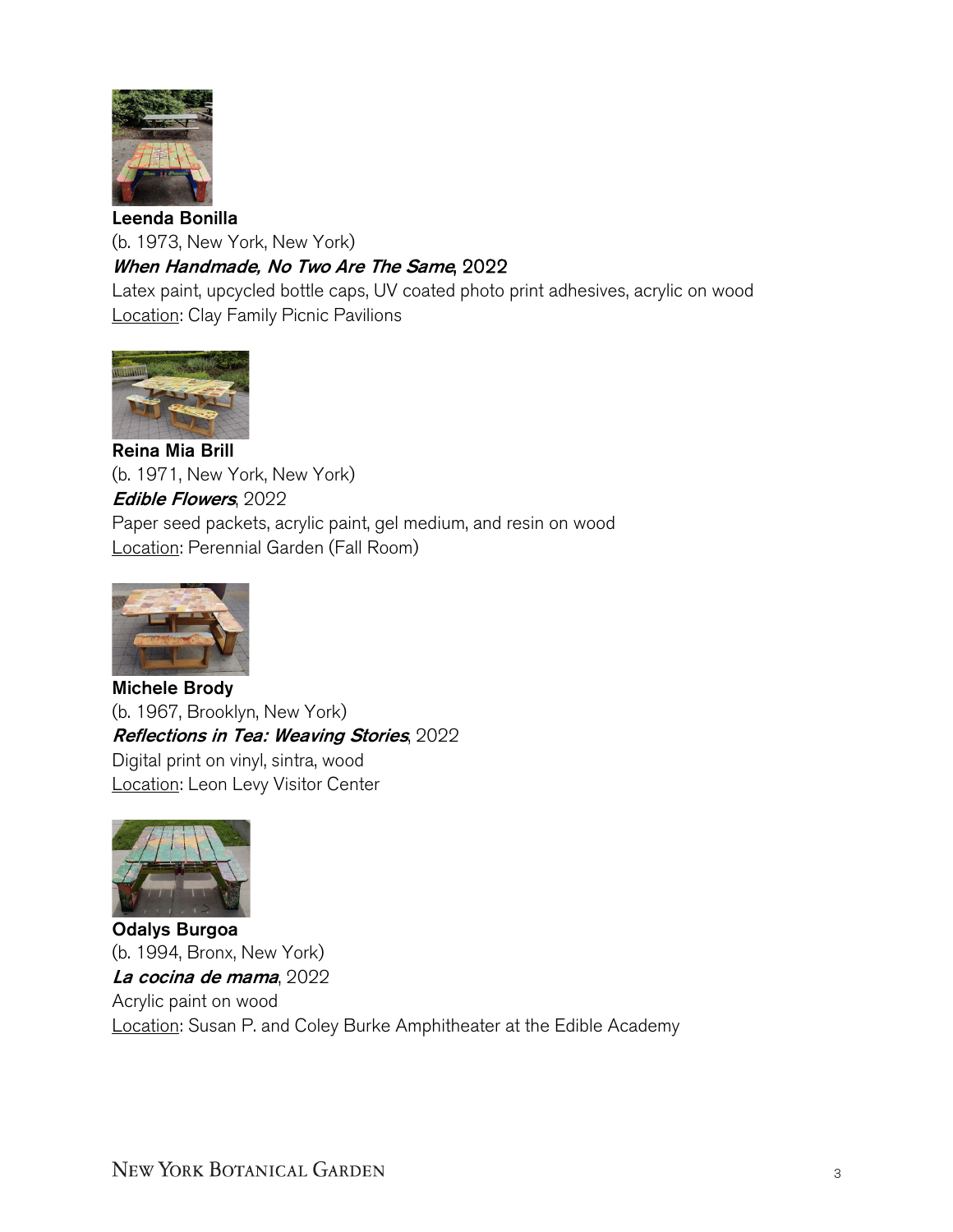

Francesca Capone (b. 1954, Brooklyn, New York) Mangiare in Giardino, 2022 Acrylic on wood Location: Leon Levy Visitor Center



Jill Cohen-Nuñez (b. 1992, Bronx, New York) of gardens & memory, 2022 Clay figures on wood Location: At the entrance to the Arthur and Janet Ross Gallery



Carlos Wilfredo Encarnación (b. 1986, Fajardo, Puerto Rico) **Mancha'os, 2022** Acrylic gouache on wood Carlos Wilfredo Encarnación *is a 2022 AnkhLave Arts Alliance Artist* Location: Enid A. Haupt Conservatory Seasonal Exhibition Gallery



Nicky Enright (b. 1971, Guayaquil, Ecuador) Oro Verde (Green Gold), 2022 Mixed media on wood Location: Enid A. Haupt Conservatory Lawn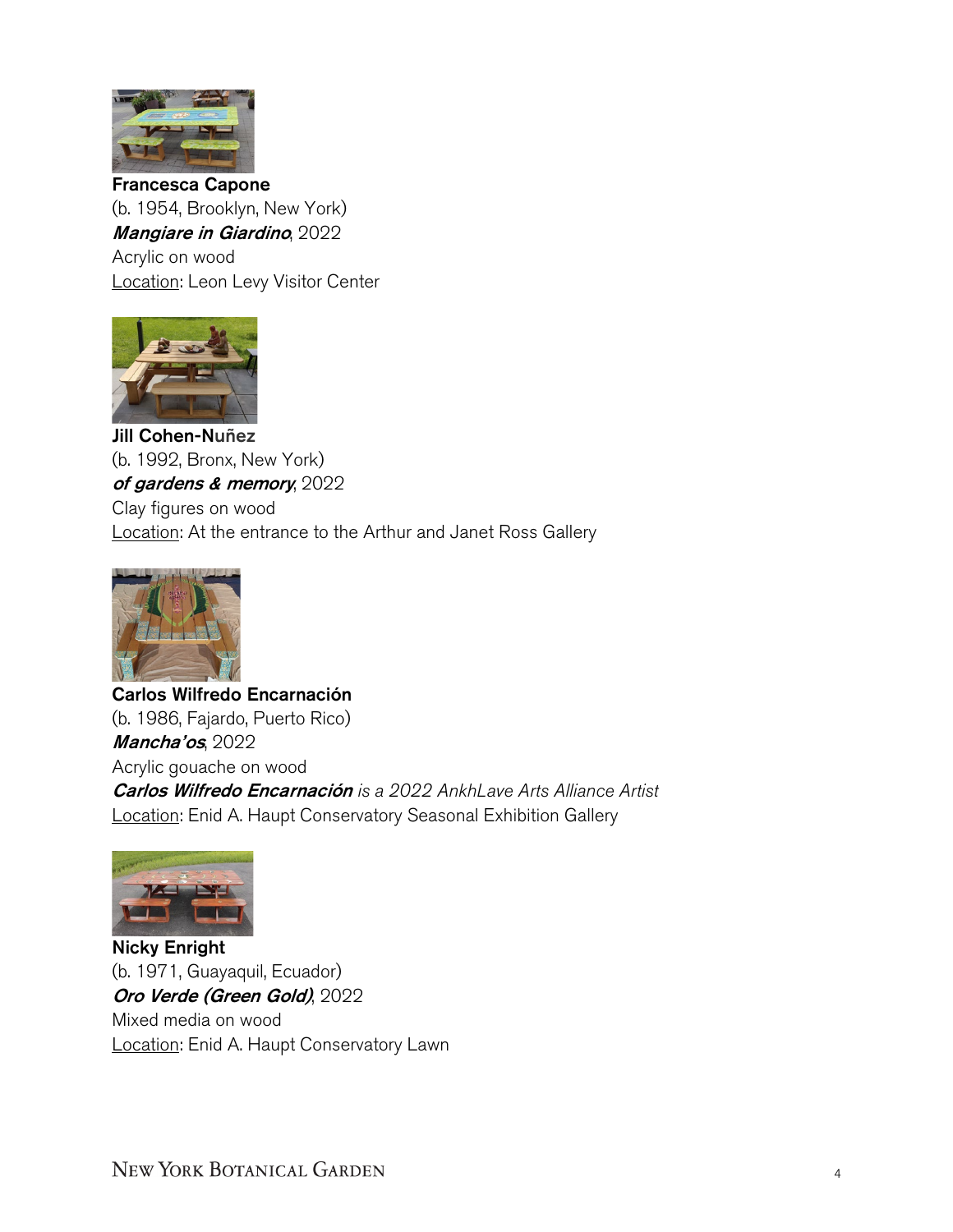

Eric Escalante (b. 1988, Guayaquil, Ecuador) Multi-Cultural Pacha Manca, 2022 Carved wood, acrylic paint Location: Home Gardening Center



Laura Álvarez Fernández (b. 1978, Valencia, Spain) La Paella Valenciana, 2022 Acrylic on wood Location: Enid A. Haupt Conservatory Hardy Courtyard



Elizabeth Hamby (b. 1980, High Point, North Carolina) Foodway, 2022 Hand-painted polytab and artificial grass Location: Native Plant Garden Education Pavilion



Emily Henretta (b. 1982, Boston, Massachusetts) Garden Salad, 2002 Colored pencil, vinyl stickers, acrylic and latex paint on wood **Location: Nolen Greenhouses for Living Collections**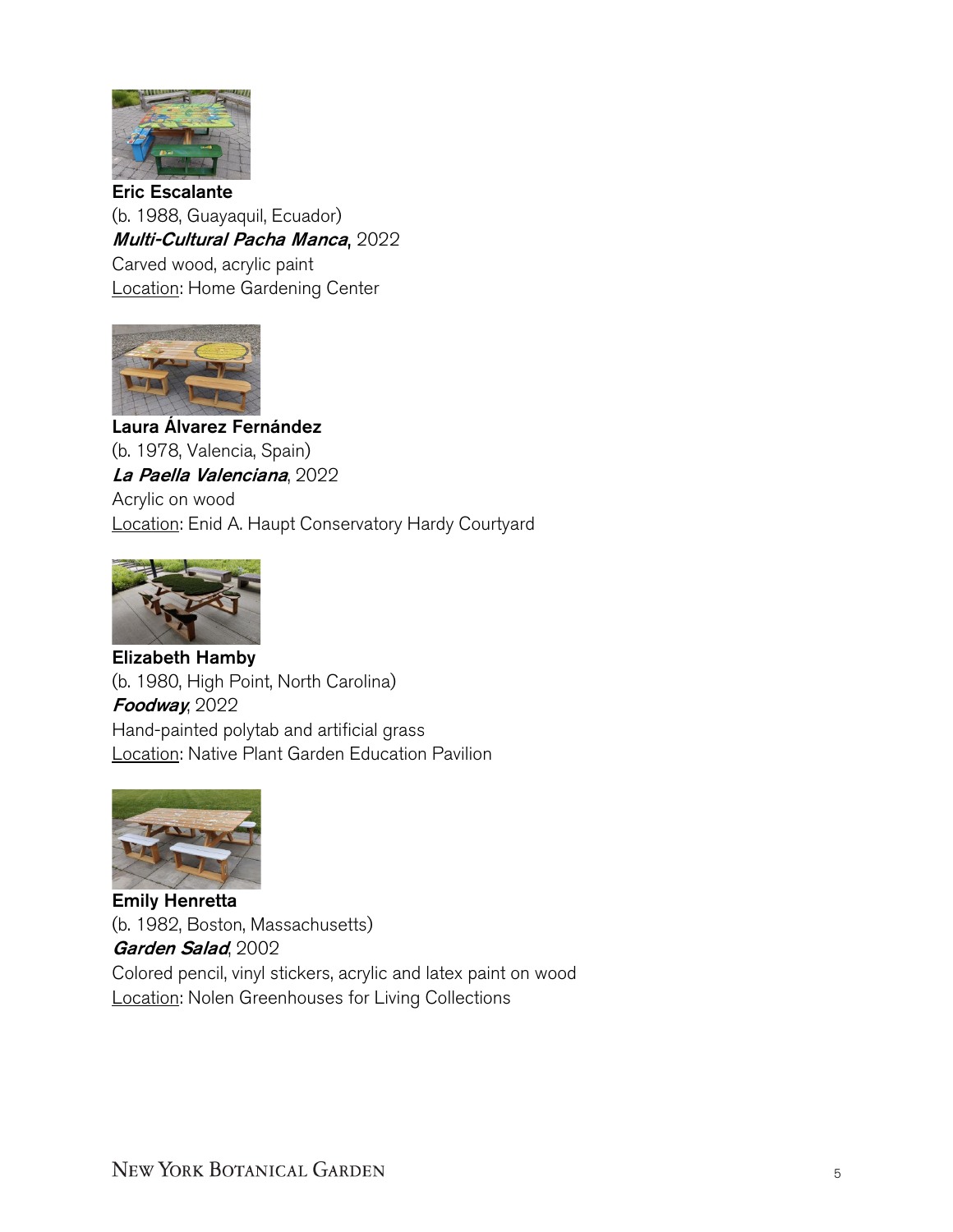

Shawn Hill (b. 1986, Bridgetown, Barbados) Crop Over, 2022 Spray-paint, acrylic and oil paint on wood Location: Susan P. and Coley Burke Amphitheater at the Edible Academy



Anthony Joseph (b. 1995, Washington, D.C.) A Slice of Haiti, 2022 Acrylic on wood with Adobe Aero augmented reality Location: Benenson Ornamental Conifers



Catherine Herrick Lewis (b. 1978, Dallas, Texas) *The Placesetting Defies Time and Space*, 2022 Cotton, embroidery floss, ink, acrylic on wood Location: Thekla E. Johnson Orchid Rotunda of the LuEsther T. Mertz Library Building



 Matthew López-Jensen (b. 1980, Killingly, New York) Lamb's Quarters: A Love Story, 2022 Text, stain, acrylic paint on wood Location: Native Plant Garden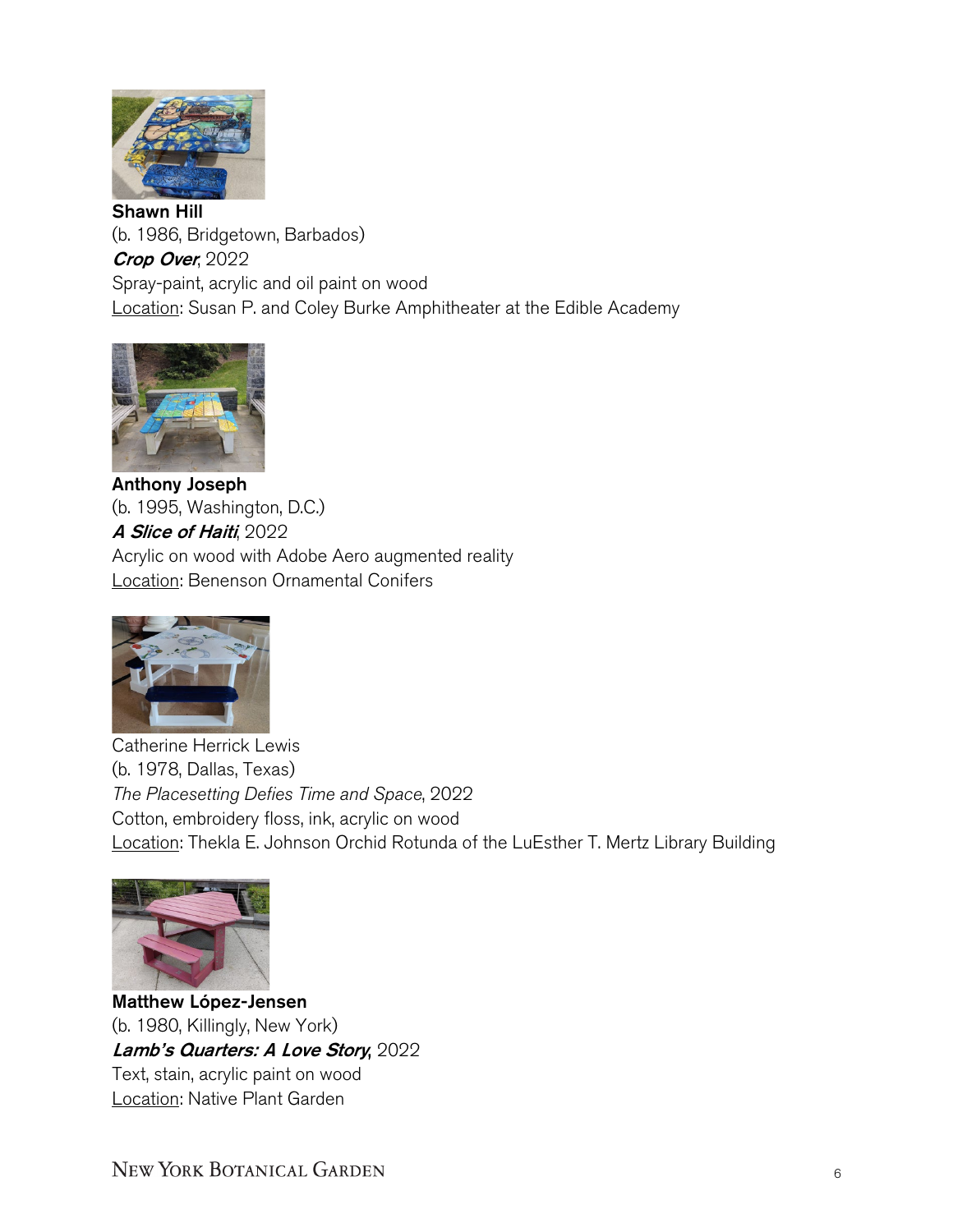

Ruth Marshall (b. 1964, Melbourne, Australia) Tossed Salad, 2022 Paracord and zipties on wood Location: Enid A. Haupt Conservatory Lawn



Yoshiko Mori (b. 1972, Tokyo, Japan) Wave of Mugwort / Yomogi no Nami (蓬の波), 2022 Paper, wood, clay, acrylic on wood Location: Coleman P. and Susan Burke Oak Collection Overlook



Lovie Pignata (b. 1970, New York, New York) Around the Hemlock, 2022 Decoupage with photocopies and mixed media objects on wood Location: Mitsubishi Wild Wetland Trail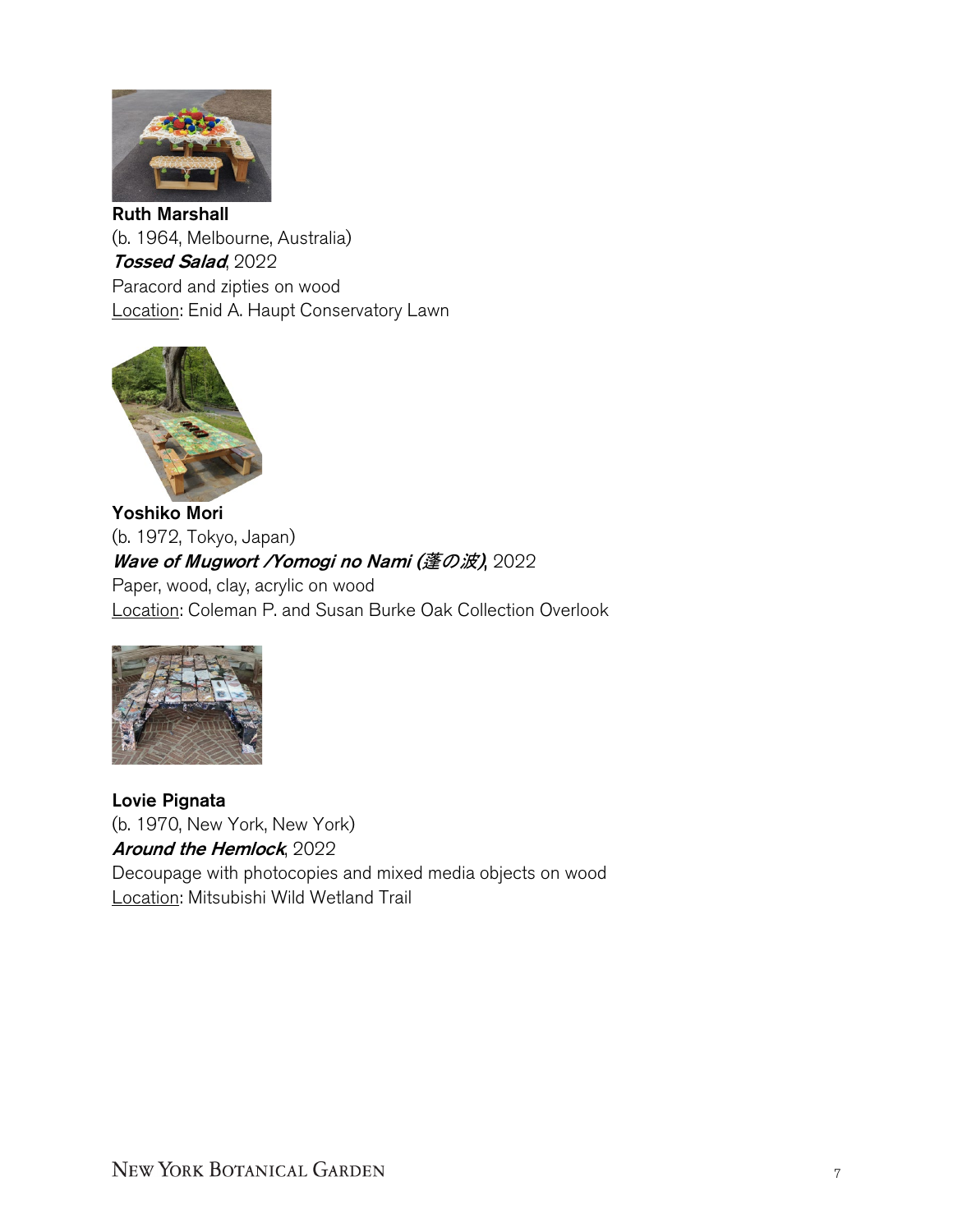

Joely Saravia (b. 1991, New York, New York) Lucy's Sofrito, 2022 Acrylic paint on wood with linoleum print blocks Location: Everett Children's Adventure Garden Wetland Walk



Sylvia Vigliani (b. 1952, Providence, Rhode Island) Making and Breaking Bread, 2022 Mixed media on wood Location: Benenson Ornamental Conifers



Dina Weinberg (b. 1965, New York, NY) Seed to Table, 2022 Acrylic on wood Location: Everett Children's Adventure Garden Plant Part Paradise



Natalie Collette Wood (b. 1982, Las Vegas, Nevada)

## Swallowed by Nature, 2022

Chicken wire, coconut matte, gold leaf applied to found objects, living succulent plants, Three Sisters plantings (corn, beans, squash), moss, oyster and clam shells Location: Enid A. Haupt Conservatory Central Courtyard